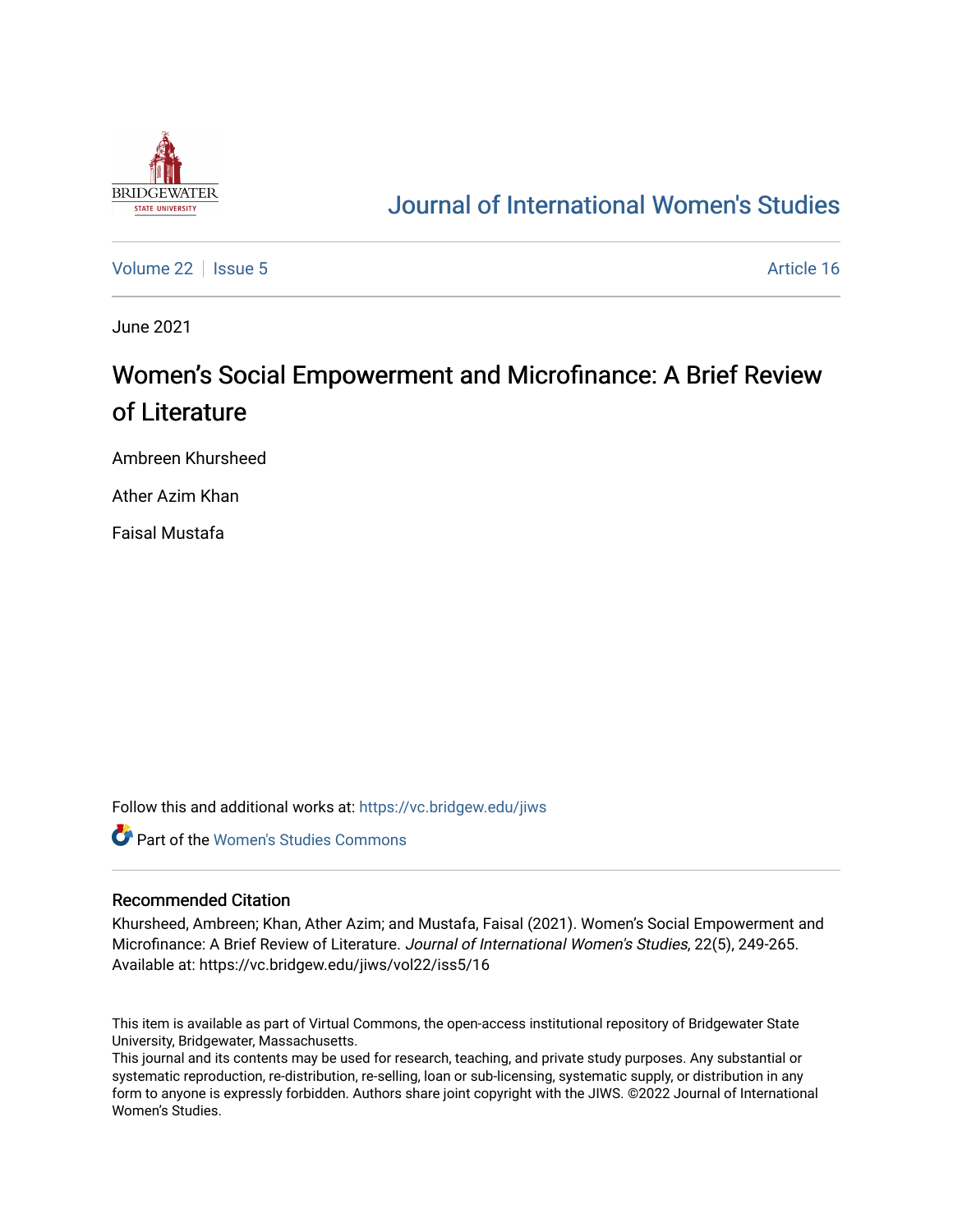Khursheed et al.: Women's Social Empowerment and Microfinance: A Brief Review of Literature

This journal and its contents may be used for research, teaching and private study purposes. Any substantial or systematic reproduction, re-distribution, re-selling, loan or sub-licensing, systematic supply or distribution in any form to anyone is expressly forbidden. ©2021 Journal of International Women's Studies.

#### **Women's Social Empowerment and Microfinance: A Brief Review of Literature**

By Ambreen Khursheed<sup>[1](#page-1-0)</sup>, Ather Azim Khan<sup>[2](#page-1-1)</sup>, Faisal Mustafa<sup>[3](#page-1-2)</sup>

#### **Abstract**

Women's empowerment is essential for socio-economic development as it is considered as one of the major factors for increasing worldwide development efforts. The influence of microfinance on women's empowerment is a debatable topic, as past studies have documented. Some researchers claim that microfinance facilitates women to increase their earning capacity, leading to greater control to tackle cultural irregularities. Others contend that their spouses mostly control micro-loans provided to women, causing severe demotion of women. In this paper, we examined the findings of past studies through word cloud analysis to determine the influence of microfinance on the decision-making power of women and their social empowerment. Among the 54 studies reviewed in this paper, most research studies were found to conclude positive associations between microfinance and women's empowerment. In several studies, results varied due to the measure of empowerment applied gender or socio-political differences. This study is one of its kind in that it evaluated past literature for assessing the relationship between microfinance and women's empowerment.

*Keywords:* Microfinance, Poverty alleviation, Pakistan, Women's empowerment, JEL Classification Codes: G21, J16, I32

#### **Introduction**

Microfinance Institutions (MFIs) play a crucial role in addressing the existing poverty among disenfranchised people living in developing countries. MFIs provide financial access to customers with no or low income for supporting viable socio-economic development (Monteza,

<span id="page-1-1"></span><span id="page-1-0"></span><sup>&</sup>lt;sup>1</sup> Ms. Ambreen Khursheed is a Senior Lecturer and PhD scholar at UCP Business School. She is MS qualified (Gold Medalist). She has experience working in several financial and educational institutions including State Bank of Pakistan and British Council. Her research interests lie in the areas of Women Entrepreneurship, Technology Entrepreneurship, Women's Empowerment, and Entrepreneurial Finance. She has participated in various national and international conferences and has published her research work in several international peer reviewed journals. <sup>2</sup> Dr. Ather Azim Khan is currently working as Associate Dean of UCP Business School, Faculty of Management Studies, University of Central Punjab. He holds a Ph.D. in Commerce, with his research on Microfinance. He has about 27 years of work experience including his professional experience in the corporate sector, where he worked as Director Finance and Chief Accountant in different organizations. Dr. Ather is the editor of the research journal Paradigms, which is an approved journal of the Higher Education Commission of Pakistan. The journal is published by the University of Central Punjab. He is also the director of the Volunteer in Service program of the university. He has been a member of Curriculum Committees of HEC, an approved research & publication trainer, and sits in various committees of public and private organizations.

<span id="page-1-2"></span><sup>3</sup> Dr. Faisal Mustafa is Dean and Provost at University of Central Punjab. He has an 18 years' international career as Professor (Dean), Data Scientist, Senior BI, Consultant, IT Transformation Director and as a Lead researcher. He received his PhD from University of Huddersfield, UK. His research focuses on Technology Entrepreneurship, Business Intelligence, Semantic Web services, and Business Simulation Modeling. His academia action research strand focuses on multidisciplinary curriculum development, inclusive learning, and participatory engagement in a collaborative research environment to support teaching & learning in lifelong sector.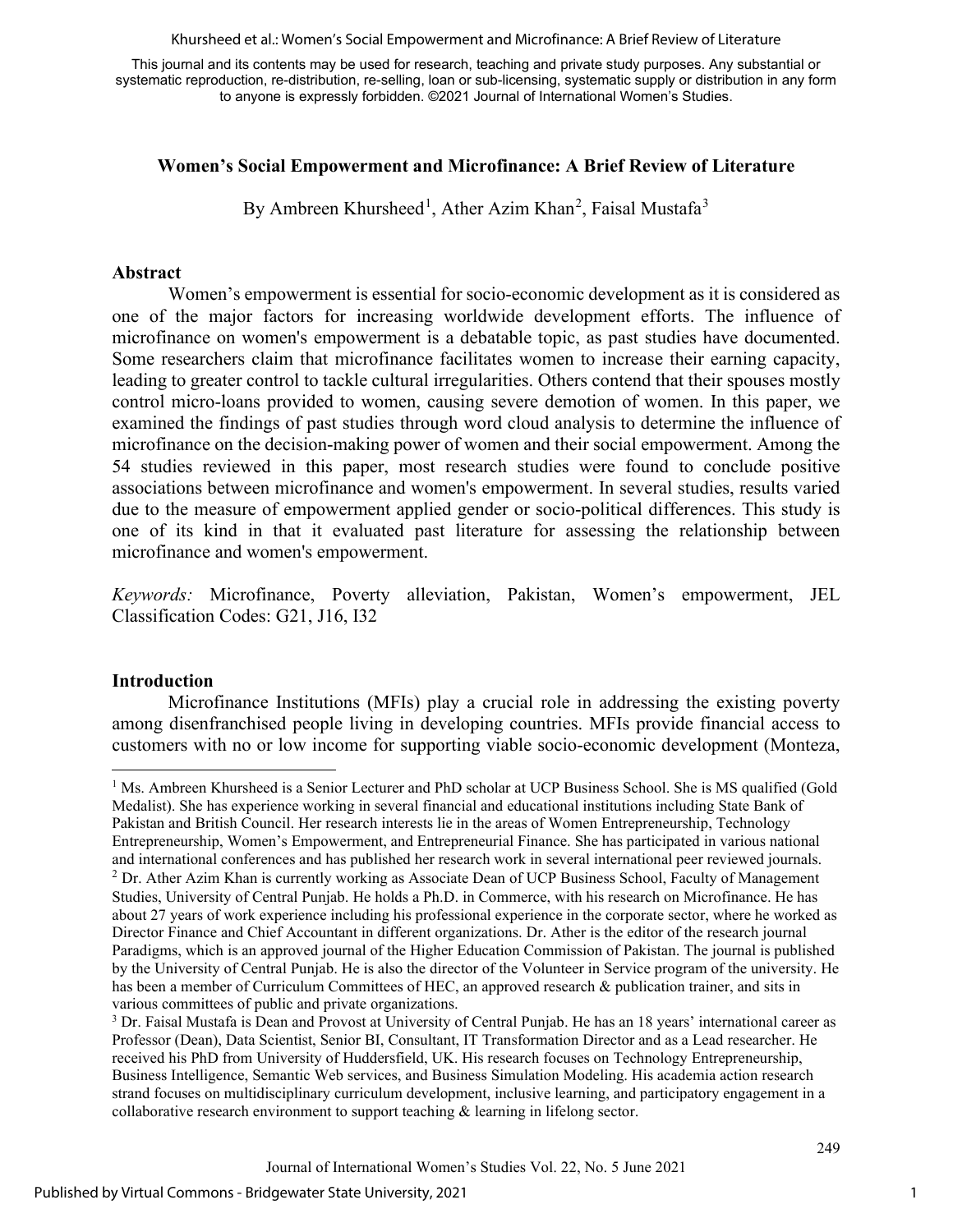Blanco, & Valdivieso, 2015). Given the inherent dynamics of MFIs in poverty alleviation, they tend to use standardized business strategies for supporting new business ventures, mainly launched by women, which lead to their empowerment (Beisland, Mersland, & Strøm, 2015).

Women's empowerment is essential for socio-economic development as it is considered as one of the major factors for increasing worldwide development efforts (Gram, Morrison, & Skordis-Worrall, 2019). In the year 2000, eight Millennium Development Goals were signed by 189 countries, which focused on a commitment to promoting women's empowerment and gender equality (United Nations, 2000). In 2015, the United Nations recognized achieving women's empowerment and gender equality as the 5<sup>th</sup> of 17 Sustainable Development Goals (United Nations General Assembly, 2015). Therefore, several researchers have made efforts to contribute to the existing literature by highlighting the significance of women's empowerment for the whole economy (Klasen, & Schüler, 2011; Taylor & Pereznieto, 2014; Lippman et al. 2016).

In a seminal study, Kabeer (1999) described the concept of empowerment by explaining that women's empowerment is the process of enhancing women's ability for making strategic life decisions. Within this description, two crucial parts of empowerment are highlighted: resources and agency; both are required to take and implement life decisions. At the same time, low empowerment relates to adverse economic and social consequences for women in countries where women are in a relatively more servile condition as compared to men (James-Hawkins et al., 2016; Thorpe et al., 2016), which applies to South Asian developing economies. Tarar and Pulla (2014) highlighted that many Pakistani women are a part of low-income families, and most of them live in rural areas. They are forced to live inferior lives due to double discrimination (i.e., status and gender). This double discrimination highlights that inequality based on gender is one of the biggest obstacles to economic and social advancement in Pakistan.

Women constitute one-half of the total population of the world, and they significantly contribute to its economy. It is globally recognized that women are significant contributors to national and global development (Richardson, 2018). Women have helped in improving their local economies even though most of them have a rural background. Their participation at the workplace boosts a productive work environment, and it also assists them in having a respectable status in the society and in becoming socially empowered (Garikipati, 2013). Because of the recognized importance of women's contribution toward society's uplift and local development, researchers point to two critical barriers in the field of women's empowerment: lack of flexible working hours and lack of family support (Genicot & Ray 2017). Further, researchers suggest that entrepreneurship can boost women's empowerment, and, in this field, microfinance is playing a crucial role by providing loans for meeting the financial needs of the poor, particularly women (Richardson 2018). As these microloans reduce their dependence on several other informal sources of finance, which are not bankable due to inadequate access to collateral, it results in poverty alleviation and women's empowerment (Pratley, 2016). Past researchers have presented several dimensions of women's empowerment by highlighting the significant role of microfinance in Pakistan, but its theoretical foundations have not been adequately examined, and the necessity for contributions to practice and theory are pressing. Without having a sound theoretical basis, the efforts will be in vain. The programs and institutions will not be able to play their role adequately without understanding the underlying philosophy.

Therefore, this study reviews conventional measurement approaches by examining vast empirical studies to extract specific examples that intend to explore the impact of Microfinance on women's empowerment. To meet our objectives, we have framed our research in the present studies by inspecting how our research complements and differs from past research studies with a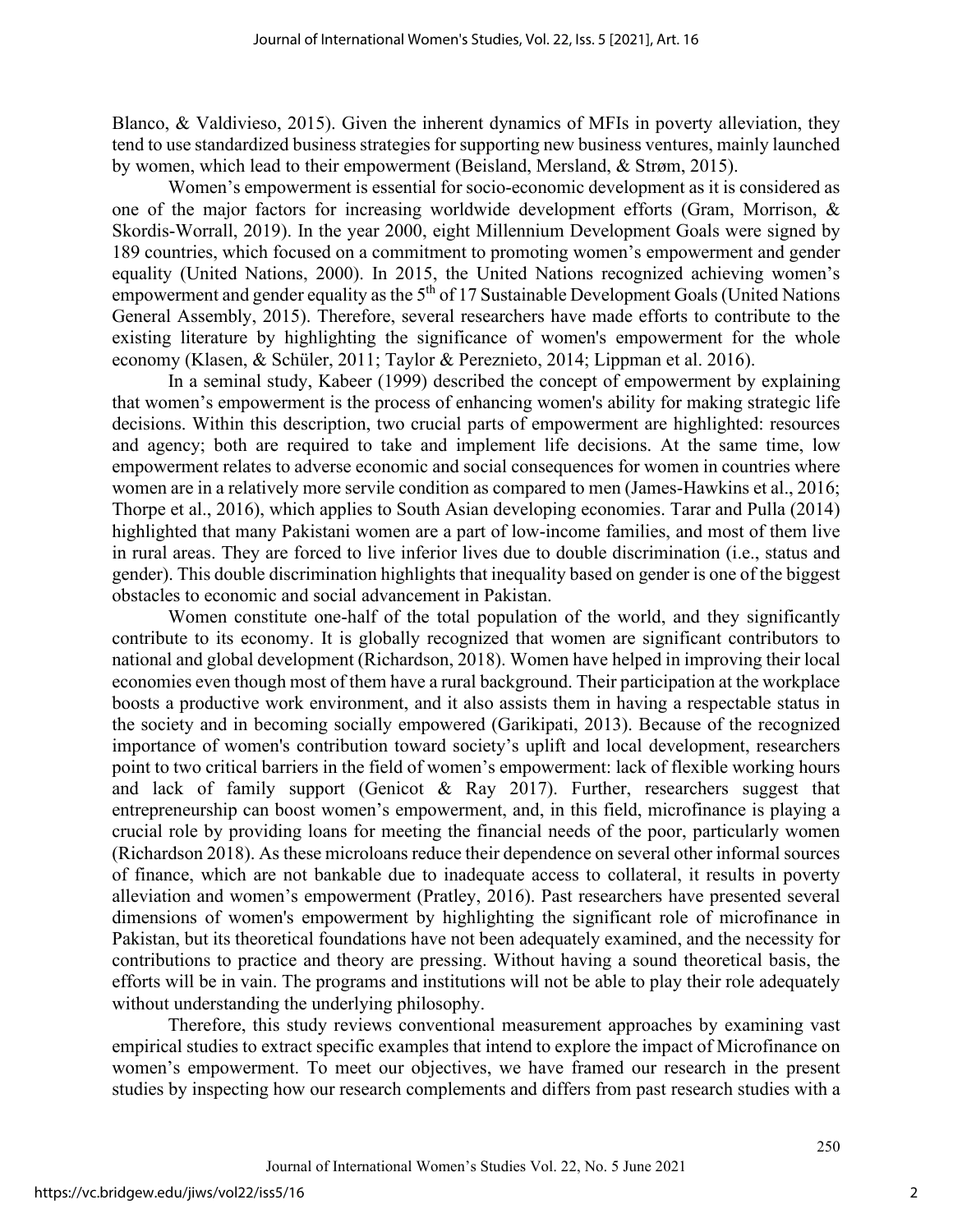specific focus on the social perspective of women's empowerment in Pakistan. Thus, this study contributes to the existing literature by providing academics with valuable recommendations to measure the impact of MFIs on women's empowerment in a precise, theory-based, and comprehensive way. The main research objective of our study is to investigate the impact of microfinance on women's empowerment and the sub-objectives are to determine the influence of microfinance on women's decision-making power and to analyze the impact of microfinance on women's social empowerment.

The structure of this paper is as follows: first, we examined critical theoretical empowerment concepts, many of which have significant implications for determining the impact of MFIs on women's empowerment; second, we discussed the methodology implemented in this study; and third, we presented our findings and concluded with valuable implications for practitioners, policymakers, and researchers, while providing future research directions.

#### **Literature Review**

#### *Microfinance: An Overview of Theory and Practice*

Microfinance refers to small interest-free loans for low-income and needy people who cannot access commercial banks. Microfinance comprises savings, insurance, loans, and other financial products of minimum value provided to low-income customers (Thorp et al., 2016). However, for poverty alleviation and improvement of under-served societies, the combination of microfinance financial and non-financial services such as marketing, training, and knowledge is found to be more effective (Taylor & Pereznieto, 2014). Therefore, Micro-credit plus program is considered not only a way for enhancing economic and social growth, but it also is a useful tool for women to achieve social development that is a significant aspect of improving their status and lifestyle. Moreover, having access to credit is recognized as a substantial component of empowerment because it plays a vital role in enhancing livelihood opportunities for women and enables them to fulfill the responsibility of playing both economic and social functions in society (Lippman et al. 2016; Chopra, & Muller, 2016).

In Pakistan, the government support for the microfinance institutions came after the establishment of The Microfinance Bank (MFB) and Poverty Alleviation Fund in 2000. The First Microfinance Bank was introduced in 2002 following the Microfinance Institutions Ordinance (2001). In 2007, the State Bank of Pakistan launched a separate division for supervising the microfinance sector's transactions, which upgraded the status of MFIs from social institutes to financial institutes (Hussein & Khan, 2009). In Pakistan, the low ratio of women participation in various fields of life is reflected by the reports of the Gender Development Index where Pakistan's Human Development Index (HDI) is  $0.750$  (female  $-0.465$ ), placing us on the  $149<sup>th</sup>$  rank among a total of 189 countries (Human Development Report, 2016). Niethammer et al. (2007) described that women have limited access to credit opportunities due to lack of knowledge of how to get finance and lack of property or land that could be utilized as security. Haque and Yamao (2008) highlighted the fact that women in Pakistan experience various hurdles in launching their own business. They have mobility restrictions due to their social and cultural norms. The mobility restrictions influence their choice of business, and they prefer to work at home and focus on a very saturated and narrow market e.g., such as opening beauty parlors. Therefore, the efforts of microfinance institutions to consider various social challenges when providing loans to women entrepreneurs helped to reduce such obstacles.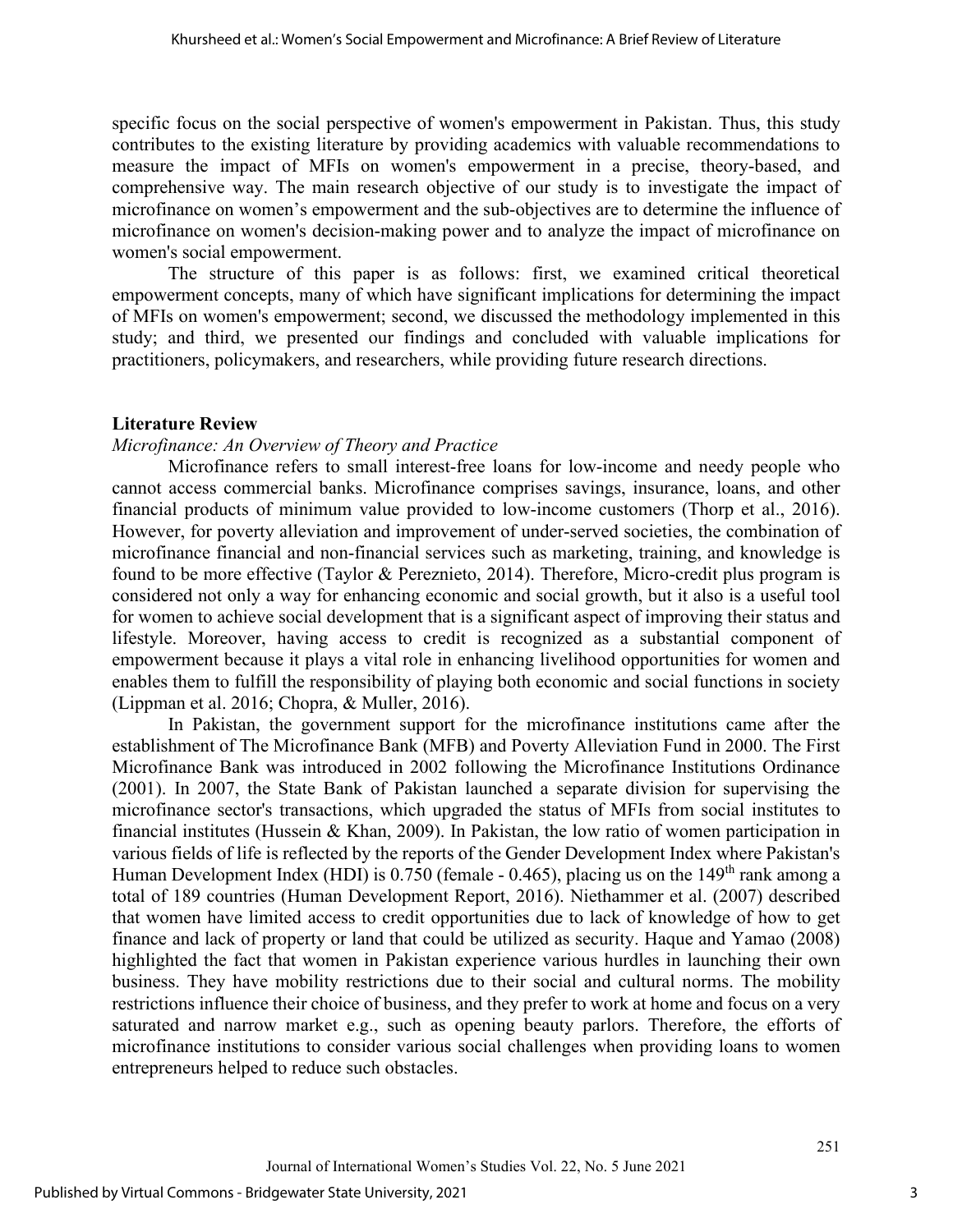#### *Theory: Microfinance and Women's Empowerment*

Abeer (1991) defined empowerment as the procedure in which people gain the capability to exercise tactical life decisions, that have been denied to them previously. Kabeer's definition of empowerment comprises of three inter-related aspects of Resource, Agency, and Achievements. The resource-phase refers to having access to both physical and non-physical resources, and it is taken before the agency, which refers to a decision-making process, bargaining, and negotiation. Ultimately, this leads to achievements (outcomes).

Empowerment is also defined as a dynamic procedure, which is hard to measure as it is under the influence of social, political, and economic challenges (Schuler & Rottach, 2010). Further, they found that one aspect of empowerment valid in one setting might become invalid in another. Hennink, Kiiti, Pillinger, and Jayakaran (2012) found that empowerment is a complicated process, which occurs at the individual, societal, and organizational level. Opportunity, agency, resources, and sustainability boost the empowerment process. The complete empowerment measurement includes spiritual, economic, health, political, and social domain, which are interrelated. Afridi (2010) described empowerment as a form of independence in making decisions, accessing, and utilizing resources. It is proved from the literature that empowerment is a multidimensional concept, and therefore, women's empowerment is also evaluated under different dimensions (James-Hawkins et al., 2016).

In light of the findings of other researchers, this study focuses on the impact of microfinance on women. Particular focus is given to women's empowerment because social women's empowerment is a necessity for the development of any society, as it increases the development of both the quantity and quality of available human resources.

A clear conceptualization of women's empowerment is necessary. This has been discussed in a considerable number of theoretical studies over the last three decades; providing several definitions of empowerment and measurement models for this process. Most of the researchers agree on the following common, crucial factors. First, household and family dynamics separate women's empowerment from the empowerment of other deprived groups (Taylor & Pereznieto, 2014). Second, the capability to make decisions and then to implement those decisions is one of the significant factors of empowerment (Yount et al., 2016). Third, the process of empowerment occurs over time (Garikipati, 2013). Likewise, the duration of the empowerment process is also prolonged due to the adopted procedures for measuring empowerment. Further, past studies have also pointed out the issue of improper tactics applied to measure women's empowerment, such as inferior measurement methods restrict efforts to identify the reasons and consequences of having low empowerment (Carlson, Kordas, & Murray-Kolb, 2015; Richardson, 2018). Improving extant measurement strategies is the critical need for understanding this concept and evaluating progress towards achieving Sustainable Development Goal number five, which is gender equality.

#### *Microfinance and Women's Empowerment*

Poverty alleviation has been extensively examined along with the consideration of social capital that has been recommended as one crucial aspect that can reduce poverty (Woolcock & Narayan, 2000; Mustafa, Khursheed, & Fatima, 2018). Recently, researchers and practitioners have acknowledged that women's empowerment and their confidence are both mainly dependent on their resources and their freedom to make social and economic decisions (Maclean, 2019).

Microfinance has developed in the last 45 years, especially after its success as a crucial policy lever for enabling women to join the workforce and thus to reduce poverty in Bangladesh in 1972. Younus (1998) launched the very first microfinance institution initially, which provided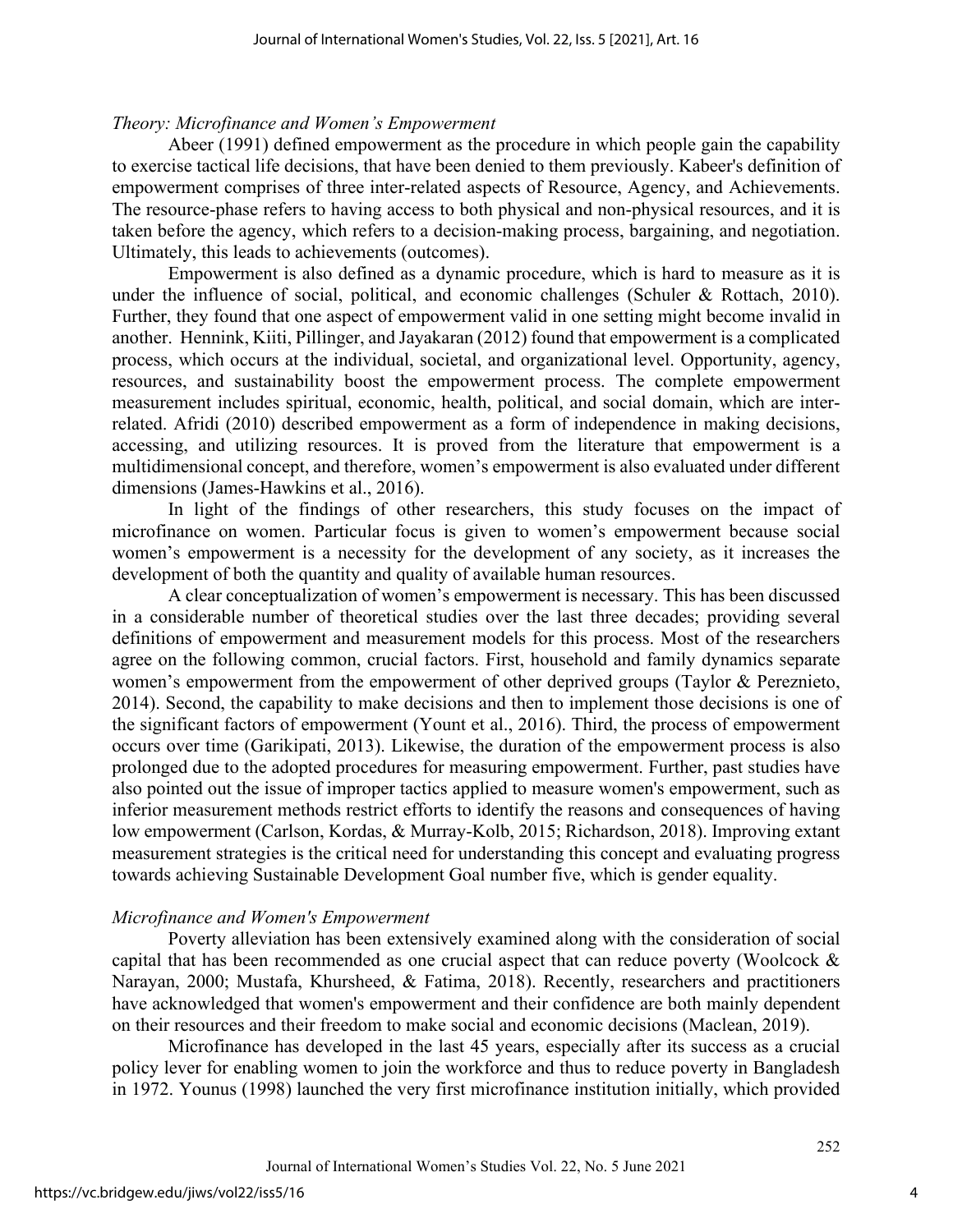loans and other subsidiary services to needy people who could not access commercial banks (Pratley, 2016; Klasen, & Schüler, 2011). For the last three decades, it has been considered as a useful tool for poverty alleviation and financial inclusion to the unbanked people (Khamar, 2016). Currently, most of the customers of microfinance are women. Women comprise 92% of borrowers in South Asia, which is the most prominent microfinance market (Khamar, 2016). Considering women as credit recipients has been proved as a very beneficial approach, as women can earn money by investing the loan in profitable activities, micro-businesses and can also improve their lifestyle and status (Gram, Morrison, & Skordis-Worrall, 2019).

Academics, researchers, and policymakers agree that access to financial assistance and poverty are interlinked. Microfinance institutions are established to alleviate poverty in developing countries (Hulme & Rutherford, 2002; Gennaioli et al., 2013). However, 1.3 billion women across the world are deprived of the services of MFIs (Demirgüç-Kunt & Klapper 2012); as micro-loans could significantly enhance women's empowerment in the deprived areas (Khan & Noreen, 2012; Malik & Courtney, 2011) so there is a need to include more women in this process. From the perspective of analyzing the impact of microfinance on women's empowerment, past studies yield mixed findings. Aterido, Beck, and Lacovone (2011) reported that gender inequality in getting finance is one of the most significant obstacles in empowering women by analyzing the effect of MFIs in nine Sub-Saharan Africa countries, and this issue also exists in South East Asia. Pakistani women are also disadvantaged because banks require men as guarantors for the provision of loans to unmarried women, and husband's permission for the married ones.

Unmarried women are generally considered as un-creditworthy. In developed countries, women are viewed as lenders with limited human capital, such as less business experience and education (Menzies et al., 2004), less collateral (Carter et al., 2003), and with the most impoverished credit background (Chowdhury, 2009). In this way, women are excessively affected by gender discrimination resulting from their socio-economic and cultural background, and ultimately these hurdles disempower women, and this is one of the reasons why microfinance has been criticized (Ahmad & Khan, 2016; Maclean, 2019; Hulme, & Arun, 2011). One critique of microfinance regards the concern about the overall framework as a band-aid solution to the deeply entrenched problems of massive structural inequalities of late capitalism. Haque and Yamao (2008) claimed that micro-loans are not favorable for most poor women. It can only prove beneficial for those women who are already earning a certain level of income or who possess land and other assets. Likewise, Anderson and Baland (2002) determined that the key motive for women behind joining Rotating Savings and Credit Associations (ROSCAs) was not to empower themselves but to safeguard their income from their spouses because they misuse their money and assets. Moreover, the critics of micro-credit programs operating for women argue that access to loans enforces patriarchal control, which leads to the waning of gender relationships (Goetz & Sen Gupta, 1996). Afzal (2019) criticized MFIs by claiming that their male family members mainly control a huge portion of women's loans, while women borrowers suffer from repayment liability. Likewise, Ganle, Afriyie, and Segbefia (2015) explained that the micro-loans taken by women borrowers lead them to intense pressure for repayment. This pressure increases their frustration, causing an increase in workload and creating a new form of control over women by their families and microfinance institutes.

The neoliberal ideology of reliance is presented by microfinance institutions, and it is the main factor for the development and empowerment of female citizens (Kemp, & Berkovitch, 2020). Such citizenship theoretically facilitates women by offering the accessibility of rights and opportunities within the boundaries of social life controlled by the marketplace. However, in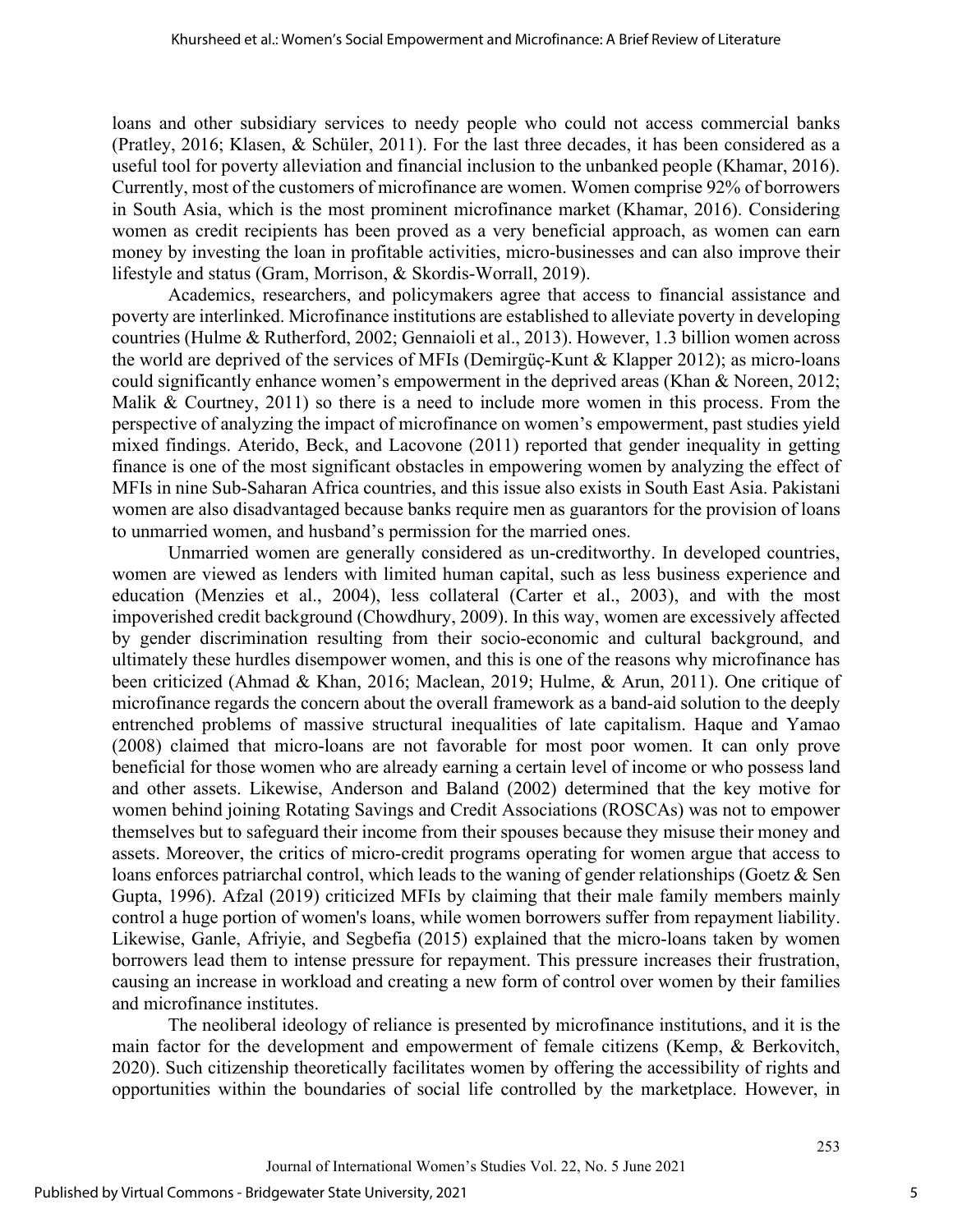different situations, MFIs have caused a reduction in women's empowerment and control. In reality, neoliberal microfinance programs have enough capacity to deteriorate the communities they aim to strengthen (Calas, Smircich & Bourne, 2009; Bee et al. 2013).

Microfinance aims to create communities exclusively of female borrowers who support each other with social and financial capital (Khavul, 2010). But such communities can become a reason of worry for poor women as they make them responsible for each other's credits. Also, microfinance is the part of the neoliberal discourse that promotes commercial rationality and economic individuality of its inhabitants. But women can approach credit sources and community which is based on the nature of solidarity that falls apart in times of personal and vulnerable needs. So, the entrepreneurial ventures nurtured with the help of such practices are those that can cause hurdles for women borrowers during times of economic instability (Isserles 2003; Narayan 2005).

The seminal work of Ozkazanc-Pan (2016) revealed that the microfinance process of forming Social Collateral out of economically needy groups of women usually pivots, for a healthy percentage of women, on a troubling theory of solidarity. A woman can consider this solidarity when she feels that everything is fine. But when women realize that they are not active and economically normal actors of the neoliberal microfinance framework, the concept of solidarity starts crumbling. Then, they are alone with hate, disgrace, and insult. The most common strategy is the harassment strategy that would cajole women into meeting expenses even under pressure. In some cases of non-payment, lenders would take valuable things from them until the amount is paid.

Access to capital does not guarantee women's empowerment. However, the process of finding capital and examining its diverse dimensions can help women develop confidence, critical consciousness, and a base for collaborative action (Rankin, 2001). The most significant action of this process is to deconstruct the different aspects of community and solidarity within the area of microfinance with the help of feminist geography. Although microfinance is considered the most adopted and widespread entrepreneurial activity, it may not always be universally positive. It may even lead to worsening situations (Calás, Smircich & Bourne, 2009). Islam et al., (2018) revealed that some MFIs are competing to become radically commercial by adopting strict loan collection strategies. Moreover, several women reported about mental torture and social pressure created by the MFIs for loan collection. Thus, it seems that the women's empowerment concern, which traditionally drove microfinance, may have lost its significance (Sriram, 2010).

Through social entrepreneurship, women are considered to be able to rise from poverty to become independent women (Roomi, & Parrott, 2008). History has proved that the key actors of major industries are men, and therefore, the distribution of wealth and power is gendered. This indicates that the control of the economy and power is highly unequal across the entire globe, and the majority of women feel excluded from the game (Rai, 1996).

The social construct of gender is entrenched in the patriarchal pyramid of capitalist supremacy. Past studies revealed that MFIs are the source of the ongoing oppression of women. This gender inequality is reified by the focused targeting of females as a source of poverty alleviation. The feminist framework highlights how women are excessively affected by poverty and financial issues, yet the methods of liberal feminism exacerbate women's oppression and are not productive. Also, the neoliberal "smart economics" has trapped women through the acceptance of linguistic perspective in its ideology (Byatt, 2018). The acceptance of "gender mainstreaming" into its structure, cultural limitations, and institutions have already entrenched into capitalism, hence, there is little room for transformative evaluation (Calkin, 2017). Likewise, MFIs are designed to persevere, and capitalism needs to widen its scope to explore new market dimensions;

6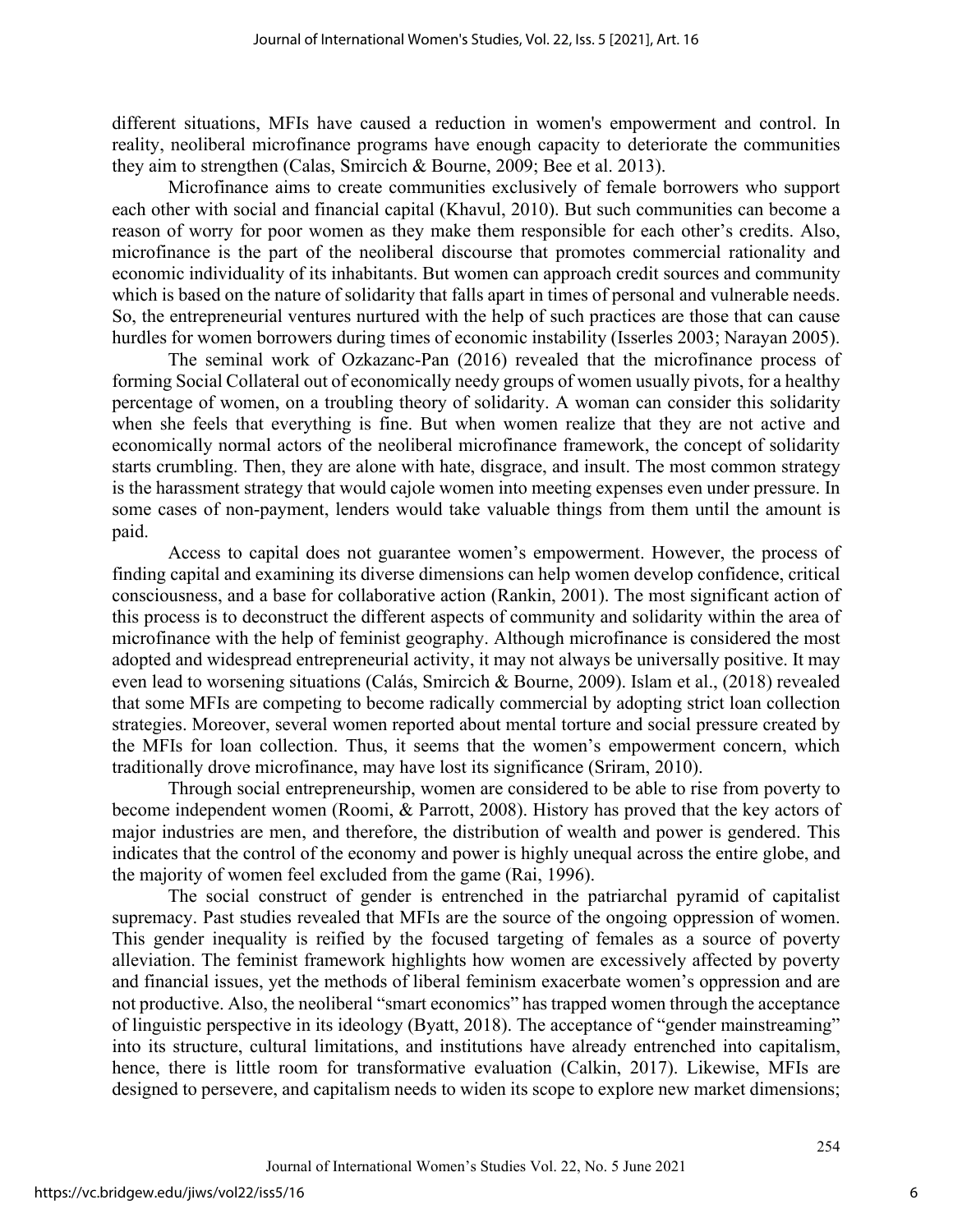capitalist globalization should be introduced to rural regions. The majority of the MFIs prefer working within the decided boundaries of neoliberalism, which is implementing high-interest rates on debt and relocating their corporate working pattern from true poverty alleviation to businessprofit earnings (Moodie, 2013).

Moreover, the societal adoption of "women's enterprising"—initiating new businesses with low seed capital, slower progress, and feminized sectors—would highlight divisions exclusively based on gender inequality. Gendered concepts in the social entrepreneurship discipline that consider women as lesser (lesser growth knowledge and interest, the lesser capability of leadership skills in terms of adaptability and fast growth, lesser business dealings) are internalized by women themselves, microlenders, and social entrepreneurs. Hence, the two factors that collectively restrict women from engaging in social and financial sectors are gender norms and gendered economic structures. Also, past literature sheds light on the fact that sometimes microfinance tends to consider women just as targets rather than originators of social enterprises' actions (Jennings & Brush, 2013). Hence, the institutional imitation of modest selfemployment that microfinance adopts does not allow women to keep away from cyclical drawbacks (Marlow & Patton, 2005).

As per the findings of Roberts 'transnational business feminism', the initiation of an entrepreneurial venture is among the critical issues that are a part of the patriarchal oppression of women. The women of the third world are not only exploited as laborers, but they also face more patriarchal oppression within capitalism. The subordination and subjugation of women seem a part and parcel for the longevity of the current version of global capitalism. Considering all the recent catastrophes and conflicts, capitalism allowed genuine oppression to women both in households and the market.

Despite existing criticism, microfinance is still considered a type of financing providing various social and economic benefits; for example, Morduch (1999) argued that the advantages are more modest than what is frequently claimed. Similarly, Khavul (2010) claimed that MFIs have replaced commercial banks due to their unique business model that is mainly dependent on social collateral. Some researchers also proved the positive impact of micro-loans, particularly on mobility, control, decision-making authority, and social empowerment (Klasen, & Schüler, 2011). Microfinance programs vary not only in terms of institutionalization but also in terms of its forms and types. Further, there has been a development in the approach of microfinance, termed as the paradigm shift, that is from subsidized loans to sustainable MFIs. So, it is obvious that the effectiveness of microfinance programs cannot be generalized.

Jones, Snelgrove, and Muckosy (2006) reported that women's engagement in economic activities increases their status in the household, which empowers them at household and societal levels. Thus, having access to credit and women's empowerment are interlinked. Empirical findings of past studies suggest that it is easier to finance women for their business ventures than to provide welfare for their households (Chemin, 2008; Morris & Barnes, 2005; Mawa, 2008). They are thus suggesting designing more focused strategies and programs for promoting selfreliance and women's empowerment.

For this purpose, microfinance institutions are playing a vital role by fulfilling a latent demand (Lippman et al. 2016). Based on current circumstances of microfinance and its role in the empowerment of women, this study makes a significant effort to investigate the impact of the participation of women in the MFIs in enhancing their empowerment, specifically the social dimension of it and subsequently encouraging our research to bridge this evident gap highlighted in the existing literature.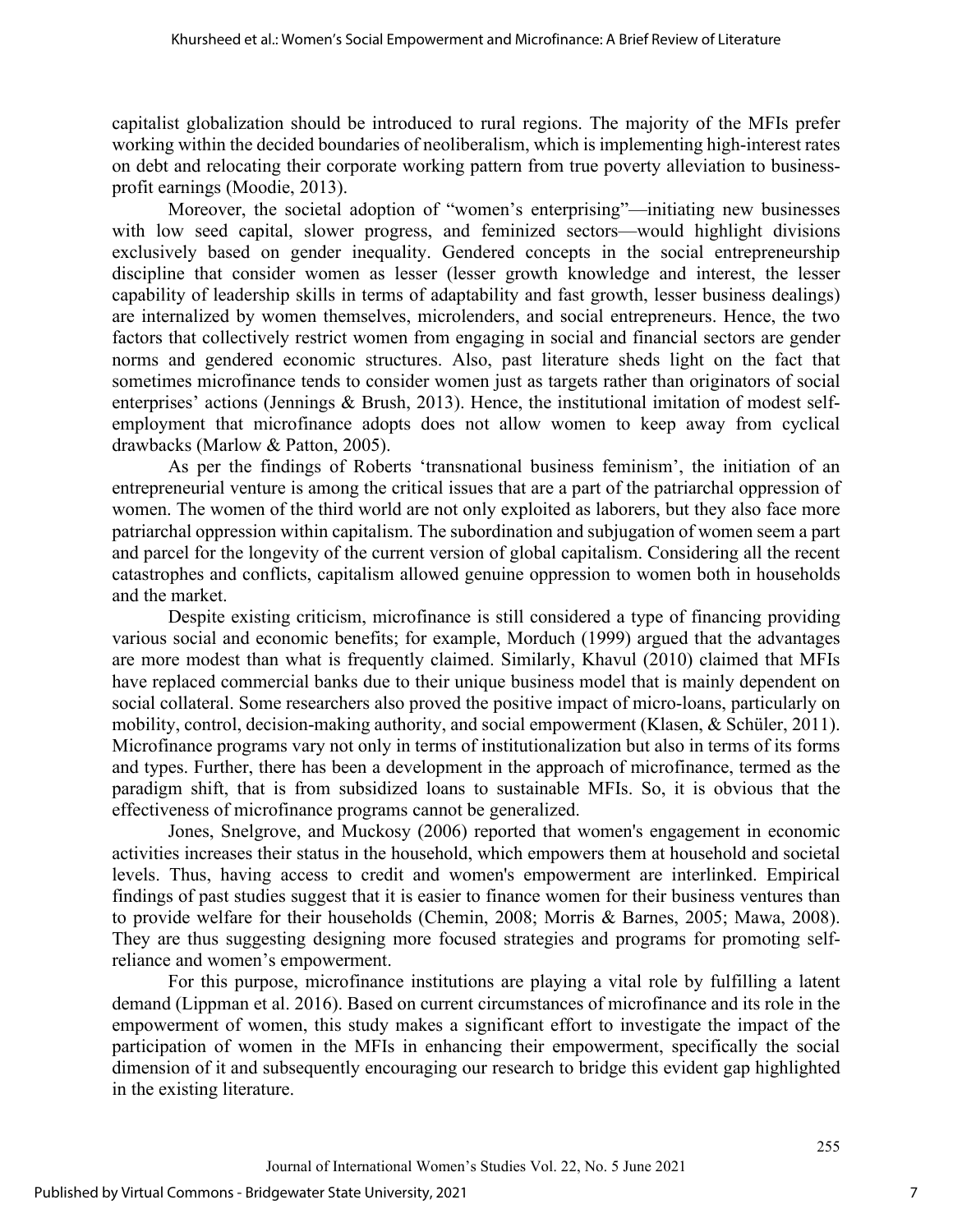#### *Social Empowerment of Women*

Women become empowered socially when they have a supportive environment and access to different affirmative programs and policies for the empowerment of women along with the provision of secure and equal access to necessities of life (Hoque & Itohara, 2009). In the field of development, empowerment has become a catchword, with a specific focus on poverty alleviation and the political addition of marginalized groups of women (Mayoux, 2001). From the perspective of social work, empowerment refers to facilitating individuals and communities to increase or restore their capability of social networking, to solve their issues, and to make societal conditions encouraging to this objective (Rocca et al., 2008).

Microfinance has proved socially beneficial for women (Kabeer, 2001; Khan, Mustafa, & Khursheed, 2018). Mahmud (2003) described the role of MFIs, which have a significant influence on women's social empowerment. The author further mentioned that microloans substantially improve control overspending. Intra-household decision-making power leads to their welfare. Sinha, Parida, and Baurah (2012) found that women's participation in MFIs increased their capability to spend money, mobility, and dominance in household decision-making. Further, Montgomery and Weiss, (2011) concluded that women's participation in MFIs leads to enhancing family decision-making and that family landholdings, media exposure, and institutional access are critical determinants of women's empowerment (Hoque & Itohara, 2009). Similarly, it was found that savings impact is more significant on women as compared to men, as it enhances their decision-making power related to family planning, family expenses, recreation, and their lifestyle (Ashraf, Karlan, & Yin, 2010).

Malagave and Patil (2011) found by increasing the contribution of women to household income, a significant increase is found in the decision-making power and control over the family lifestyle. However, the increase in decision-making power was more noticeable for those women who continue working with microfinance for an extensive period, typically more than two years (Weber & Ahmad, 2014). Likewise, it was found that Self-Help Groups (SHGs) positively influence women's lifestyle and their personality in terms of confidence, social empowerment, and self-motivation (Leach & Sitaram, 2002). Therefore, there is a need for an integrated microfinance program, comprising of education with skills. Such applications will include training for increasing the capacity building of women. These programs will thus fortify the relationship between women's social empowerment and microfinance (Ali & Hatta, 2017).

#### **Method of Analysis**

We searched past empirical studies using Web of Science and Google Scholar search engines. The initial research resulted in 42,100 articles, including duplicates between two databases. We assessed each research study based on its title and scope of the study, including 1) qualitative and quantitative analysis 2) examination of data from developing countries, and 3) evaluating women's social empowerment about microfinance. The research work included in this study has a research framework, objectives, the purpose of assessing women's empowerment, or decision-making capability firmly under the perspective of microfinance. This examination resulted in 246 articles. After this, we compiled a list of studies based on the study design, sample, measures of women's empowerment, dependent and independent variables, and results. This procedure eliminated 192 research papers that did not meet the required objectives, resulting in 54 reviewed research studies.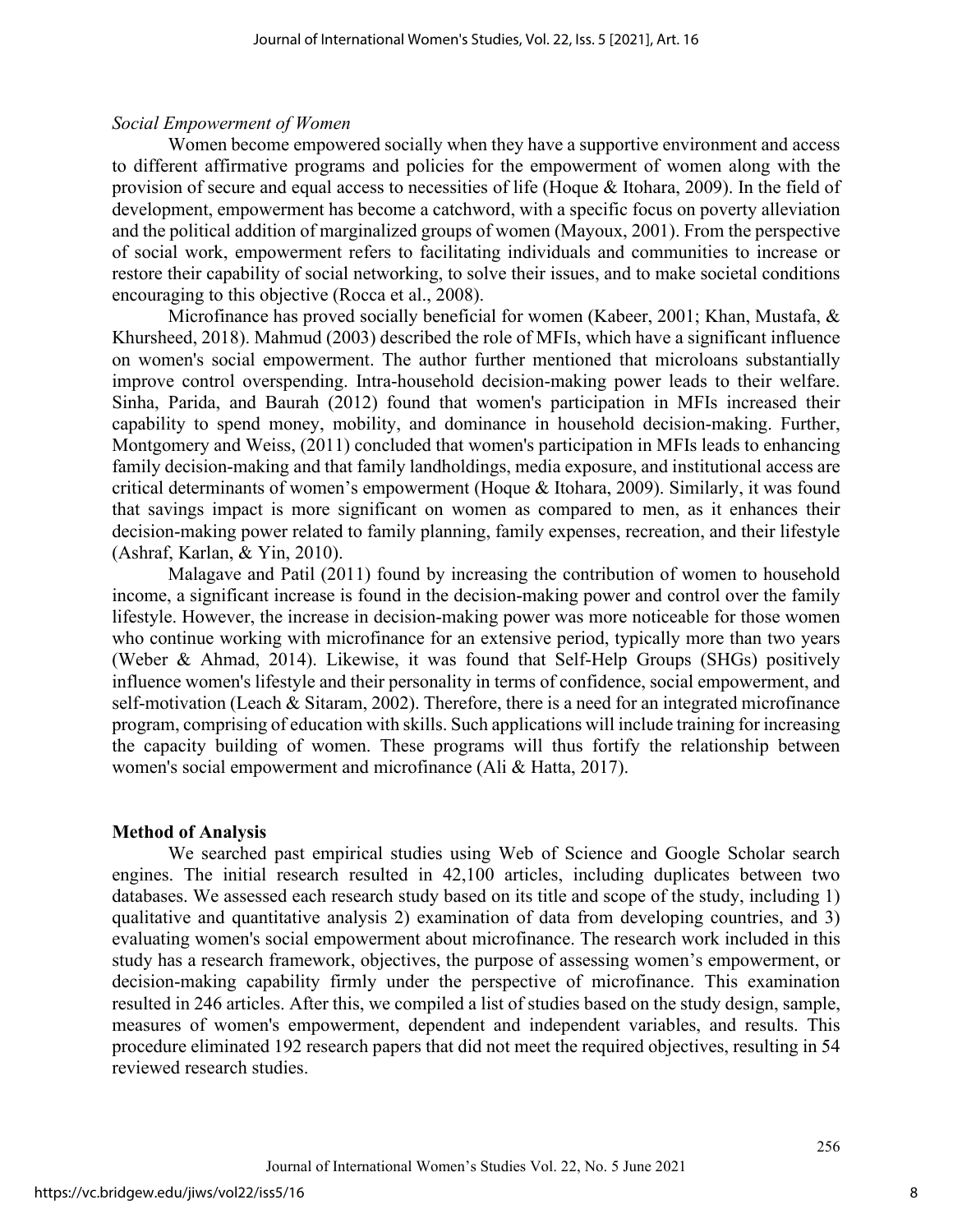



We assessed the impact of microfinance on several domains of women's empowerment in the examined studies. While the majority of research studies evaluated empowerment across multiple areas including gender, socio-political culture, and measure of empowerment, 44 studies documented the impact of MFIs with positive results. At the same time, ten studies claimed the negative impact of micro-loans on the autonomy of women.



**Figure 2: Word Cloud Diagram** 

*Visual Text Interpretation*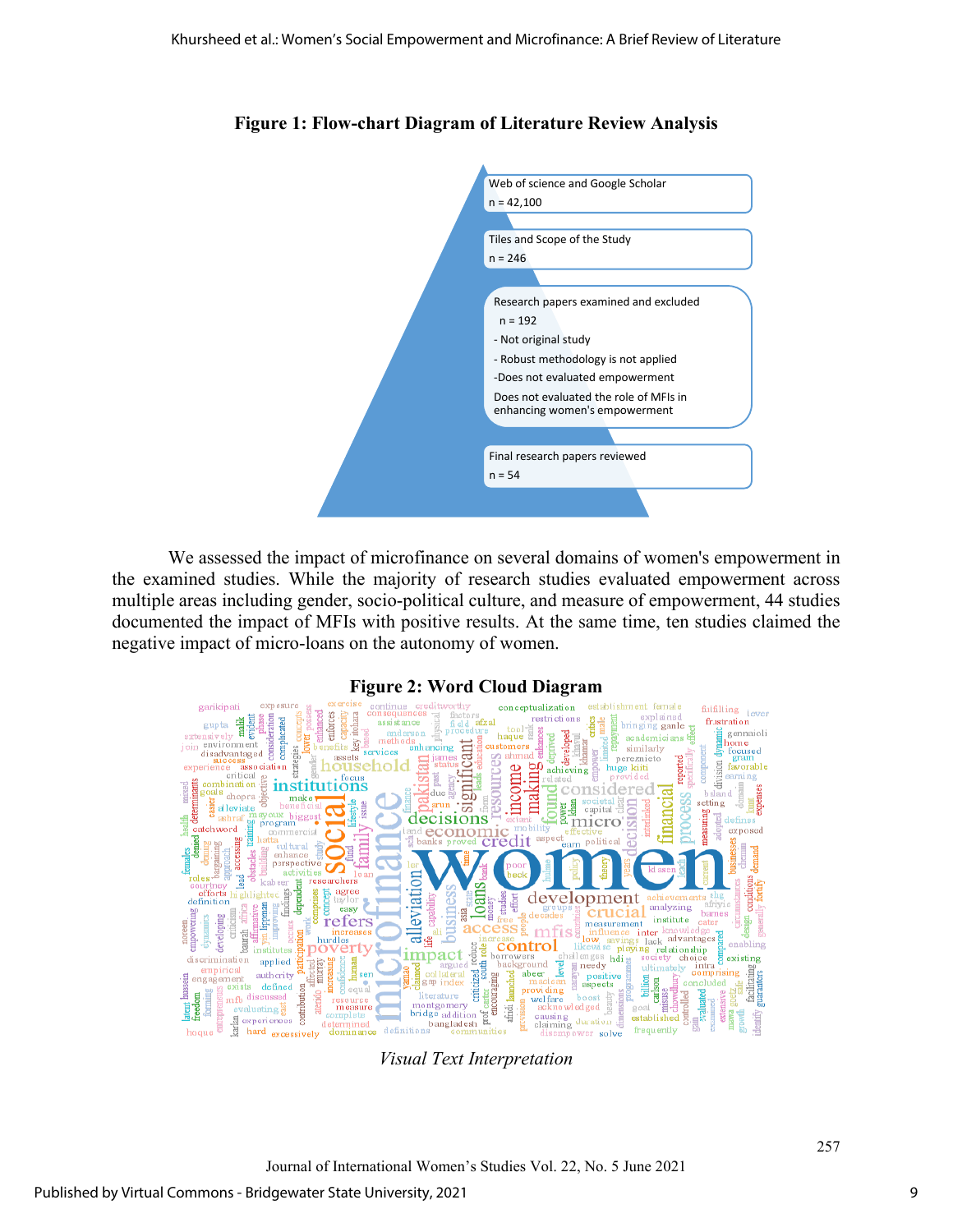In this study, we have used a word cloud for the visual interpretation of the text. Figure 2 depicts the most prominent words, which are also the main focus of this research paper. These words are women and Microfinance. These two terms are significant in this study, and the first has an impact on the other.

Further, the word Women is shown horizontally in the picture, which presents that this variable is the original independent variable as microfinance is shown in a vertical position, which shows that this variable is an independent variable. The prominence in words due to their colors reveals that in our literature analysis these factors have played a major role. Words such as women, microfinance, social, and development are depicted in more prominent colors in comparison to other factors taken into analysis. This finding also confirms the main objective of the research paper, which is the positive and significant influence of microfinance in boosting women's empowerment. In terms of this paper's concentration, the words microfinance, economic, women, development, poverty, alleviation, loans, social, family, lifestyle, and income appeared as significant terms.

However, the words freedom and entrepreneurs appear as a lower-order term in less prominent colors. Because of the focus of the study, the analysis reveals that its content is giving more weight to women entrepreneurs in Pakistan and Bangladesh, as these two countries were the only two in geographic terms that appeared in the word cloud. At the same time, the word Empowering appears as a minor term, which is unexpected because of its significance in the paper. Further, the words, education, resources, conditions, assets, and strategies appeared as minor terms, reflecting the influence of these independent factors on the relationship between microfinance and women's empowerment.

#### **Conclusion**

For the advancement in the global development efforts, improvements in the empowerment of women and their status are crucial, particularly for the accomplishment of equitable representation and recognition of more than 3.5 billion women living in the world. Analyzing individual women's perspective of empowerment and its effect is a significant step for making substantial improvements in gender equality in society and for accomplishing the Millennium Development Goal of empowering women. Social empowerment ensures that being a recipient of the benefits of microfinance, enhances women's mobility, decision-making power, and educational level, and enables them to contribute towards improving family's lifestyle and children's education as well. This paper is one of the few attempts for providing an overview of past studies determining the influence of microfinance on women's empowerment.

The existing literature exposed microfinance initiatives focused on facilitating female borrowers and playing a crucial role in developing the whole economy. Indeed, microfinance works as a vehicle that emphasizes the significance of self-effectiveness, self-confidence, and economic autonomy. The reason behind the strategy of microfinance is that poverty can be reduced by encouraging women entrepreneurship. The research gap was highlighted in the literature, and for this purpose, several quantitative and qualitative measures were used for assessing this phenomenon. Therefore, this study has reviewed the positive and negative aspects of microfinance reported by past empirical and conceptual studies for determining its impact on women's empowerment through assessing the literature review by word cloud analysis. The main research question of this study focuses on assessing the role of microfinance institutions in boosting women's decision-making power and their social empowerment. The findings of word cloud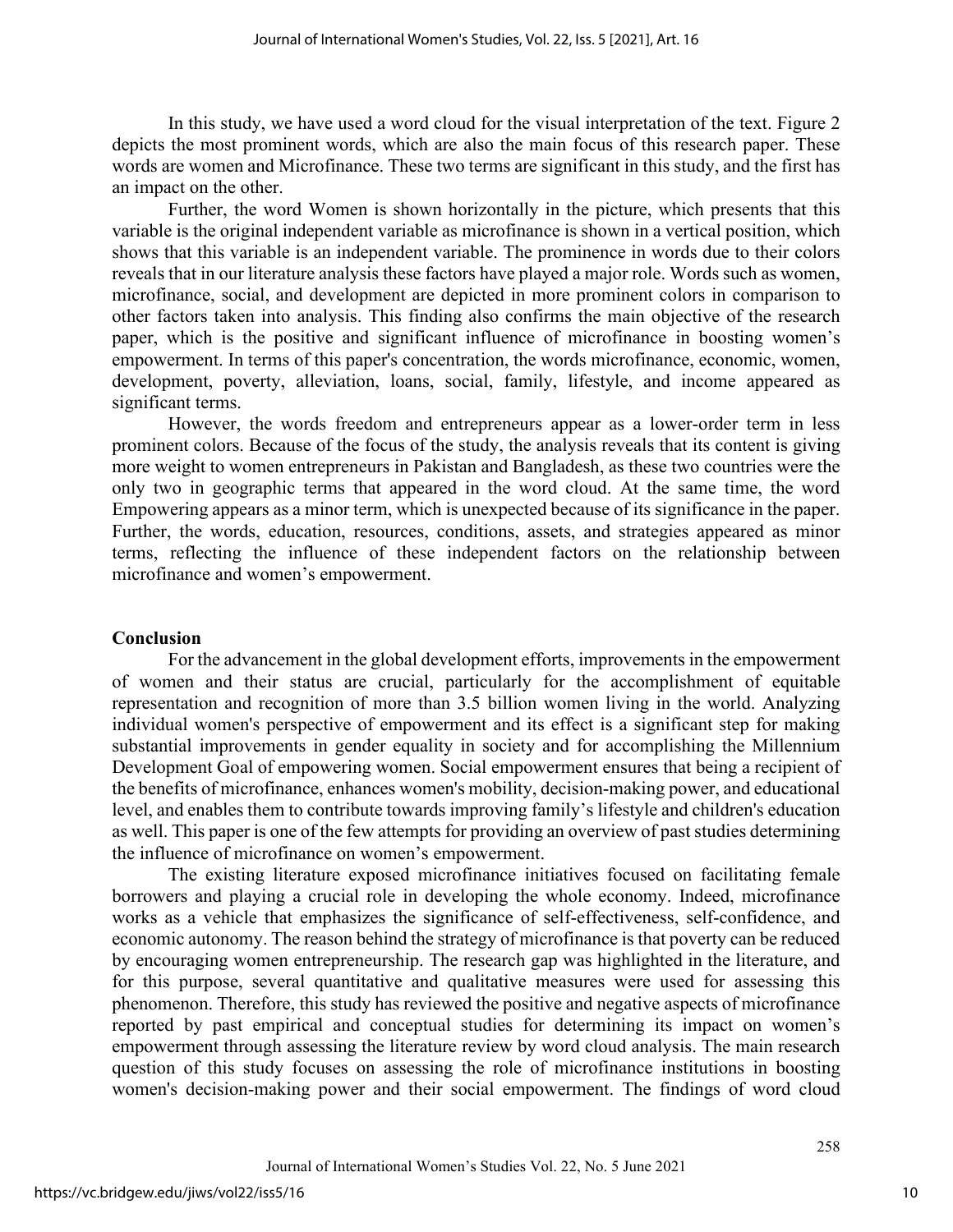analysis supported our first research objective that considers the role of microfinance in enhancing the decision-making power of women. The four most prominent words highlighted in the word cloud image are women, microfinance, decision making, and power. Other words that appeared as significant terms are economic, development, poverty, alleviation, loans, social, family, lifestyle, and income. This analysis confirmed that microfinance significantly influences women's decisionmaking power along with other vital factors playing a crucial role in boosting women's empowerment.

Given the examined studies, the first definition of empowerment reveals that women consider empowerment as their income that allows them to be a part of household decisions and gives them respect among their family members, particularly from their male family members, while the second definition states that empowerment is related to improvement in their family status and well-being. In short, the structural interpretation of empowerment is from the perspective of the majority of women in the financial establishment, familial prosperity, and selfrespect that provide strength to them. This finding from the literature review assessment is proved by word cloud analysis that presented economic, social, lifestyle, and status as significant terms among other terms considered.

The second primary objective of this study was to examine the link between microfinance and women's social empowerment, which was also achieved. The review of past studies through word cloud analysis makes it clear that microfinance not only opens ways for women to discover new opportunities, but it also creates new venues for social networking. These opportunities enable them to deal with their problems and eventually make them socially independent, as the words microfinance and social appeared to be the prominent words in the study. To our surprise, the word empowerment emerged as a minor term despite its significance in the study.

Thus, our findings indicated that successful micro-entrepreneurs feel empowered in comparison to those who lack complete access to microfinance. The visual representation of past studies examined through word cloud analysis highlighted that family and organizational support play a critical role in empowering women if provided on time, as the words, family, and social appeared in prominent and distinct colors. Thus, this study concludes that microfinance plays a crucial role in enhancing the decision-making power of women and empowers them particularly in the social perspective. The study also gives future directions for further studies in that more research literature is required to examine the actual effectiveness of microfinance as a tool to facilitate women's participation in the workforce. We hope that this paper will serve as a resource to practitioners, policymakers, and researchers to assist them in shaping future policies for improving women's empowerment.

#### **Recommendations and Future Directions**

Based on the analysis of past studies, this research calls upon the government to consider the following strategies for improving women's empowerment in Pakistan: make full use of women's labor force so that they can contribute effectively to society, the economy, and the country; maintain health and education of women to improve social development and productivity; provision of fair recognition across different decision-making levels of government structure for achieving quality governance and for protecting women's interests; taking crucial steps to safeguard women's rights and to make them active participants in the social, economic, cultural, and political domains of the country.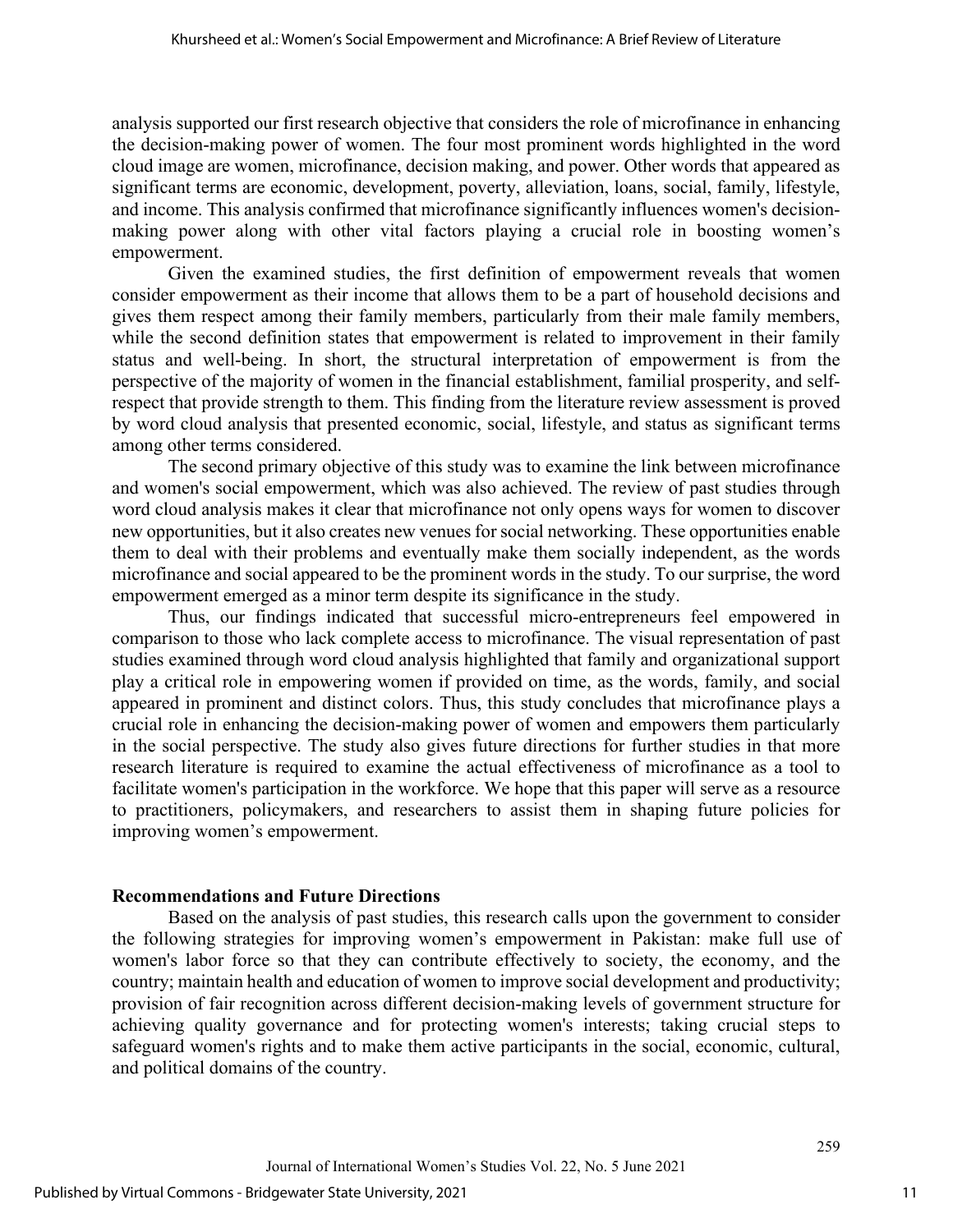A real change is an evolution in the institutions, political systems, economy, and institutional structures that design perceptions and ideological expectations concerning gender, corporate roles, and credibility of entrepreneurial efforts (Langowitz & Minniti, 2007; Baumol, 1990). The core target of the policies should be reducing the gender gap in the discernment of women's capabilities as initiators and managers of higher-earnings and fast-growth businesses, and also their acknowledgement as caretakers of complicated large-scale businesses and resource providers in the business ecosystem. The programs that tend to change the perceptions of women about themselves can challenge the gender discrimination of women entrepreneurship. But women lack when it comes to addressing and facing economic, political, social, and cultural foundations of gender inequality. Thus, such policies and strategies should not focus just on the number of women initiating self-employment activities through these programs, but their focus should be on pushing equal women's participation in political, economic, social, and cultural aspects of society.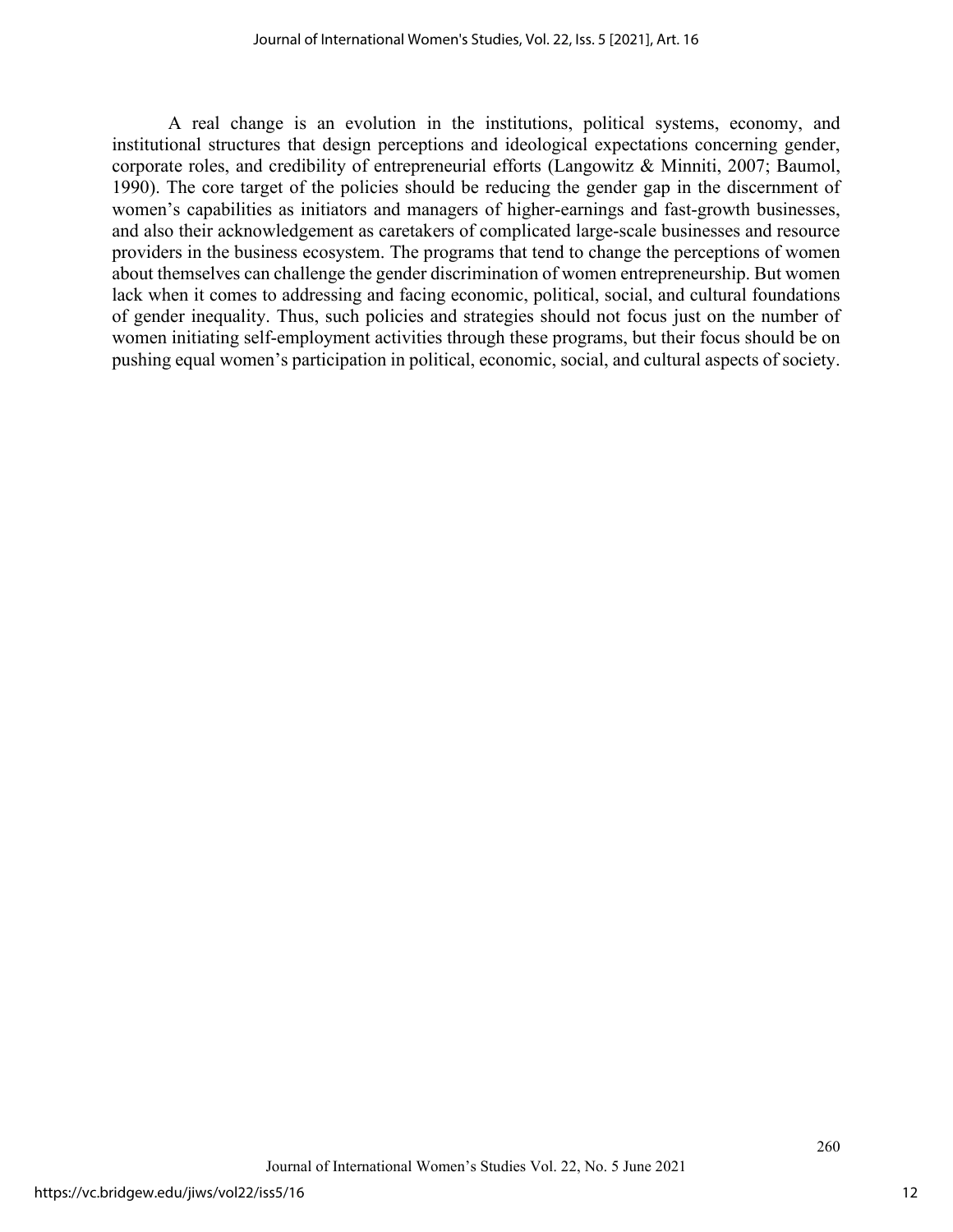### **References**

- Afridi, F. (2010). Women's empowerment and the goal of parity between the sexes in schooling in India. Population Studies, 64(2), 131-145.
- Afzal, M. H. B. (2019). The correlations between microfinance participation and intimate partner violence (IPV) in Rural Bangladesh: Economic Disempowerment and Deteriorating Social Health in Rural Women.
- Ahmad, N., & Khan, H. (2016). Measuring women's disempowerment in agriculture in Pakistan. International Food Policy Research Institute, 1512(1). doi: http://ebrary.ifpri.org/cdm/ref/collection/p15738coll2/id/130193.
- Ali, I., Hatta, Z. A., Azman, A., & Islam, S. (2017). Microfinance as a development and poverty alleviation tool in rural Bangladesh: A critical assessment. Asian Social Work and Policy Review, 11(1), 4-15.
- Anderson, S., & Baland, J. M. (2002). The economics of ROSCAs and intra-household resource allocation. The Quarterly Journal of Economics, 117(3), 963-995.
- Ashraf, N., Karlan, D., & Yin, W. (2010). Female empowerment: Impact of a commitment savings product in the Philippines. World Development, 38(3), 333-344.
- Aterido, R., Beck, T., & Iacovone, L. (2011). Gender and finance in sub-Saharan Africa: Are women disadvantaged? The World Bank, 1(1). doi: https://doi.org/10.1596/1813-9450- 5571.
- Baumol William, J. (1990). Entrepreneurship: Productive. Unproductive and Destructive, 98(5), 893-921.
- Bee, B., Biermann, M., & Tschakert, P. (2013). Gender, development, and rights-based approaches: Lessons for climate change adaptation and adaptive social protection. Research, action, and policy: Addressing the gendered impacts of climate change. Springer, Dordrecht.doi: link.springer.com/chapter/10.1007/978-94-007-5518-5\_7.
- Beisland, L. A., Mersland, R., & Strøm, R. Ø. (2015). Audit quality and corporate governance: evidence from the microfinance industry. International Journal of Auditing, 19(3), 218- 237.
- Byatt, B. (2018). The case of Kiva and Grameen: Towards a Marxist feminist critique of smart economics. Capital & Class,  $42(3)$ ,  $403-409$ .
- Calás, M. B., Smircich, L., & Bourne, K. A. (2009). Extending the boundaries: Reframing "entrepreneurship as social change" through feminist perspectives. Academy of Management Review, 34(3), 552-569.
- Calkin, S. (2017). Disrupting disempowerment: Feminism, co-optation, and the privatized governance of gender and development. New Formations, 91(91), 69-86.
- Carlson, G. J., Kordas, K., & Murray-Kolb, L. E. (2015). Associations between women's autonomy and child nutritional status: A review of the literature. Maternal and Child Nutrition, 11(4), 452–482.
- Carter, N., Brush, C., Greene, P., Gatewood, E., & Hart, M. (2003). Women entrepreneurs who break through to equity financing: the influence of human, social and financial capital. Venture Capital: An International Journal of Entrepreneurial Finance, 5(1), 1-28.
- Chemin, M. (2008). The benefits and costs of microfinance: evidence from Bangladesh. Journal of Development Studies 44(4), 463-484.
- Chopra, D., & Muller, C. (2016). Introduction: Connecting perspectives on women's empowerment. IDS Bulletin, 47(1), 1–10.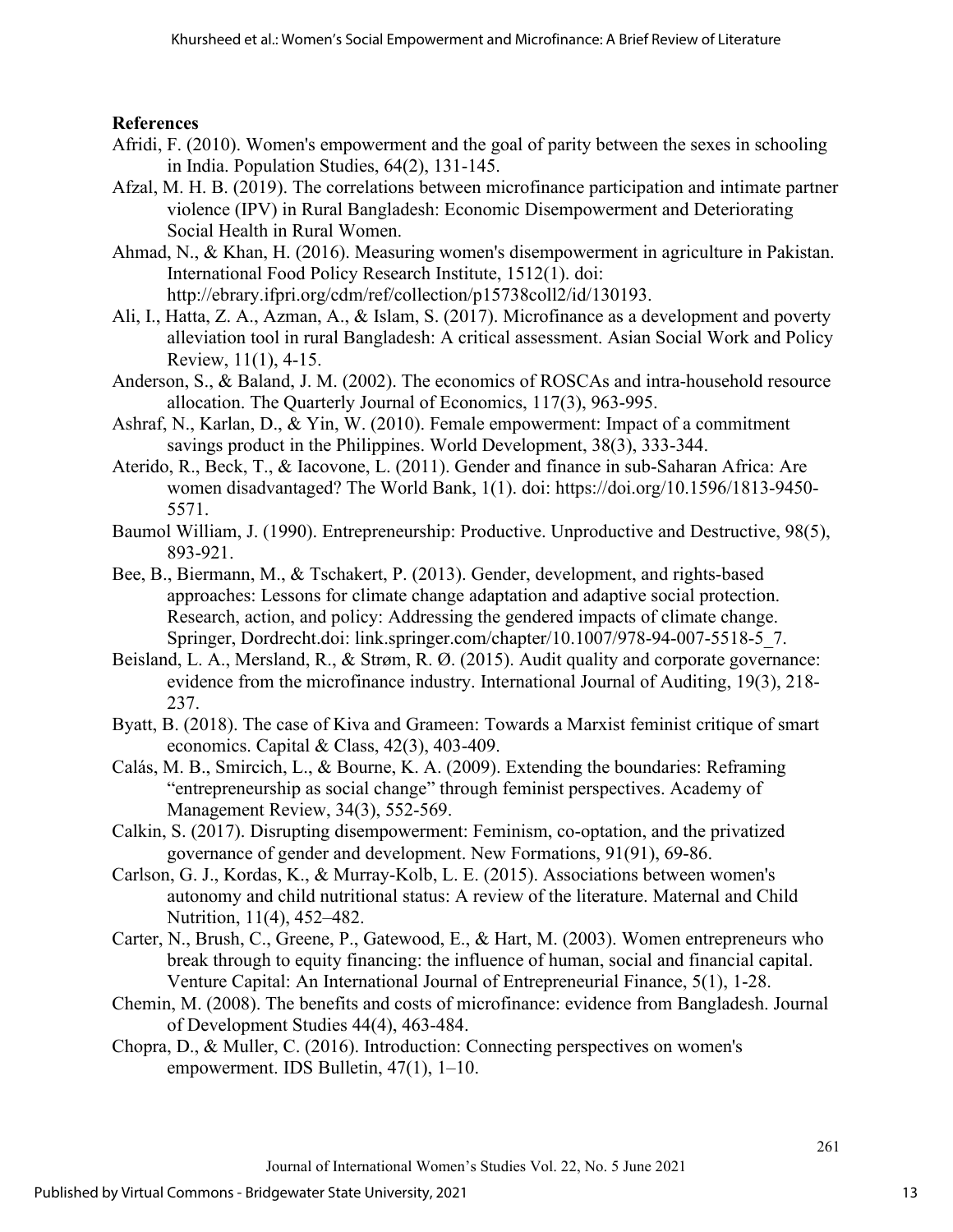- Chowdhury, A. (2009), "Microfinance as a Poverty Reduction Tool: A Critical Assessment", UN Department of Economic and Social Affairs (DESA) Working Papers, No. 89, UN, New York, 1-15. https://doi.org/10.18356/e9ad576c-en.
- Demirgüç-Kunt A. & Klapper L. F. (2012). Measuring financial inclusion: The global index database. In World Bank Policy Research Working Paper (6025).
- Ganle, J. K., Afriyie, K., & Segbefia, A. Y. (2015). Microcredit: Empowerment and disempowerment of rural women in Ghana. World Development, 66(2), 335-345.
- Garikipati, S. (2013). Microcredit and women's empowerment: have we been looking at the wrong indicators? Oxford Development Studies, 41(1), 53–S75.
- Genicot, G., & Ray, D. (2017). Aspirations and inequality. Econometrica, 85(2), 489–519.
- Gennaioli N, Rafael L, Florencio L, Andrei S. (2013). Human capital and regional development. Quarterly Journal of Economics 128(1), 105–164.
- Goetz, A. M. & Sen G. R. (1996): Who takes the credit? Gender, power, and control over loan use in rural credit programs in rural Bangladesh. World Development, 24(1), 45-64.
- Gram, L., Morrison, J., & Skordis-Worrall, J. (2019). Organizing concepts of 'women's empowerment' for measurement: a typology. Social Indicators Research, 143(3), 1349- 1376.
- Haque, M. S., & Yamao, M. (2008). Can microcredit alleviate rural poverty? A case study of Bangladesh. World Academy of Science, Engineering and Technology, 46, 648-656.
- Hennink, M., Kiiti, N., Pillinger, M., & Jayakaran, R. (2012). Defining empowerment: perspectives from international development organizations. Development in Practice, 22(2), 202-215.
- Hoque, M., & Itohara, Y. (2009). Women's empowerment through participation in the microcredit program: A case study from Bangladesh. Journal of Social Sciences, 5(3), 244-250.
- Hulme, D., & Arun, T. (2011). What's wrong and right with microfinance? Economic &Political Weekly, 46, 23–6
- Hussein, M. H. (2009). State of Microfinance in Pakistan, document prepared for Institute of Microfinance (InM) as part of the project on State of Microfinance in SAARC Countries.
- Isserles, R. G. (2003). Microcredit: The rhetoric of empowerment, the reality of "development ss usual". Women's Studies Quarterly, 31(3/4), 38-57.
- Islam, R., Karim, M. A., Ahmad, R., & Nittoli, A. (2018). Loan Repayment Pressure in the Practice of Microfinance in Bangladesh: An Empirical Study on Grameen Bank, BRAC and ASA. Journal of Rural Development, 37(4), 697-718.
- Jahan, S. EJ Human Development Report (2015). Work for Human Develop New York: United Nations Development Program.
- James-Hawkins, L., Peters, C., VanderEnde, K., Bardin, L., & Yount, K. M. (2016). Women's agency and its relationship to current contraceptive use in lower-and middle-income countries: A systematic review of the literature. Global Public Health, 1–16. doi:10.1080/17441692.2016.1239270.
- Jennings, J. E., & Brush, C. G. (2013). Research on women entrepreneurs: Challenges to (and from) the broader entrepreneurship literature? Academy of Management Annals, 7(1), 663-715.
- Jones L., Snelgrove A., & Muckosy P. (2006). The double-X factor: Harnessing female human capital for economic growth. International Journal of Emerging Markets 1(4), 291–304.
- Kabeer, N. (1999). Resources, agency, achievements: Reflections on the measurement of women's empowerment. Development and Change, 30(3), 435–464.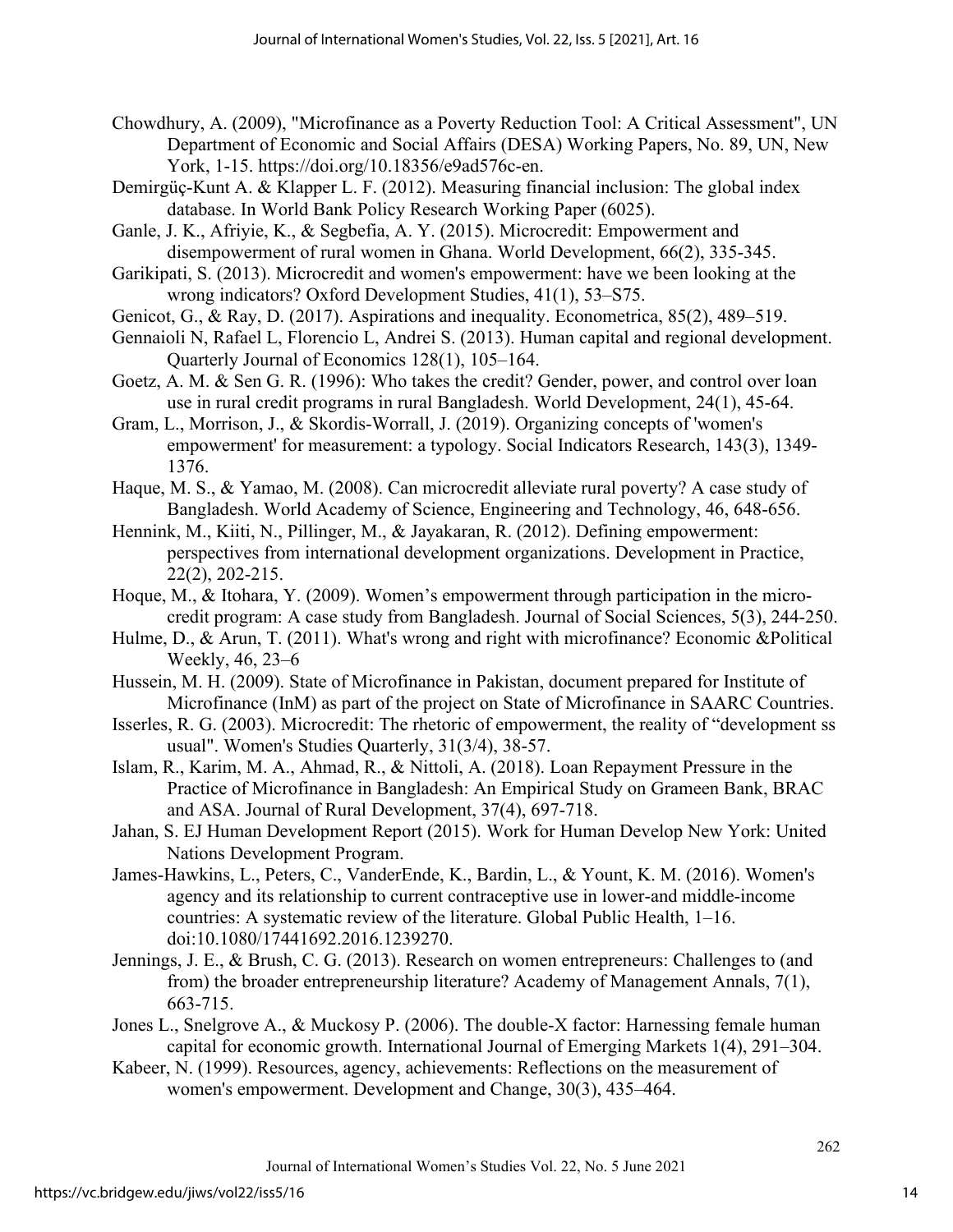- Kabeer, N. (2001). Conflicts over credit: Re-evaluating the empowerment potential of loans to women in rural Bangladesh. World Development, 29(1), 63-84
- Kemp, A., & Berkovitch, N. (2020). Uneasy passages between neoliberalism and feminism: Social inclusion and financialization in Israel's empowerment microfinance. Gender, Work & Organization, 27(4), 507-526.
- Khamar, M. (2016). Global Outreach & Financial Performance Benchmark Report, 2014. Report prepared for MIX. Washington, DC: Microfinance Information Exchange. www. themix. org/sites/default/files/publications/mix\_global\_regional\_benchmark\_report\_ 2014\_0. pdf (accessed 20 December 2017).
- Khan, R. E. A., & Noreen, S. (2012). Microfinance and women's empowerment: A case study of district Bahawalpur (Pakistan). African Journal of Business Management, 6(12), 4514- 4521.
- Khavul, S. (2010). Microfinance: creating opportunities for the poor? The Academy of Management Perspectives, 24(3), 58–72.
- Khan, A. A., Mustafa, F. & Khursheed, A (2018). Impact of global financial crisis on socially innovative microfinance institutions. Journal of Accounting, Finance & Auditing Studies, 4(3), 67-86.
- Khavul, S. (2010). Microfinance: creating opportunities for the poor? Academy of Management perspectives, 24(3), 58-72.
- Klasen, S., & Schüler, D. (2011). Reforming the gender-related development index and the gender empowerment measure: Implementing some specific proposals. Feminist Economics, 17(1), 1-30.
- Langowitz, N., & Minniti, M. (2007). The entrepreneurial propensity of women. Entrepreneurship Theory and Practice, 31(3), 341-364.
- Leach, F., & Sitaram, S. (2002). Microfinance and women's empowerment: A lesson from India. Development in Practice, 12(5), 575-588.
- Lippman, S. A., Neilands, T. B., Leslie, H. H., Maman, S., MacPhail, C., Twine, R., et al. (2016). Development, validation, and performance of a scale to measure community mobilization. Social Science and Medicine, 157, 127–137.
- Maclean, K. (2019). Women and microfinance in the global south: Empowerment and disempowerment outcomes. Gender and Development, 27(1), 180-182.
- Mahmud, S. (2003). How empowering is microcredit? Development and Change, 34(4), 577- 605.
- Malagave, P. A. & Patil D. A. (2011). Role of self-help groups in empowering women human rights: A case of Karnataka. Journal of Indian Association of Social Science Institution, 30, 27-39
- Malik, S., & Courtney, K. (2011). Higher education and women's empowerment in Pakistan. Gender and Education, 23(1), 29-45.
- Marlow, S., & Patton, D. (2005). All credit to men? Entrepreneurship, finance, and gender. Entrepreneurship Theory and Practice, 29(6), 717-735.
- Matin, I., Hulme, D., & Rutherford, S. (2002). Finance for the poor: from microcredit to microfinancial services. Journal of International Development, 14(2), 273-294.
- Mawa, B. (2008). Impact of microfinance: towards achieving poverty alleviation? Pakistan Journal of Social Sciences, 5(9), 876–882.
- Mayoux, L. (2001). Tackling the downside: Social capital, women's empowerment, and microfinance in Cameroon. Development and Change, 32(3), 435-464.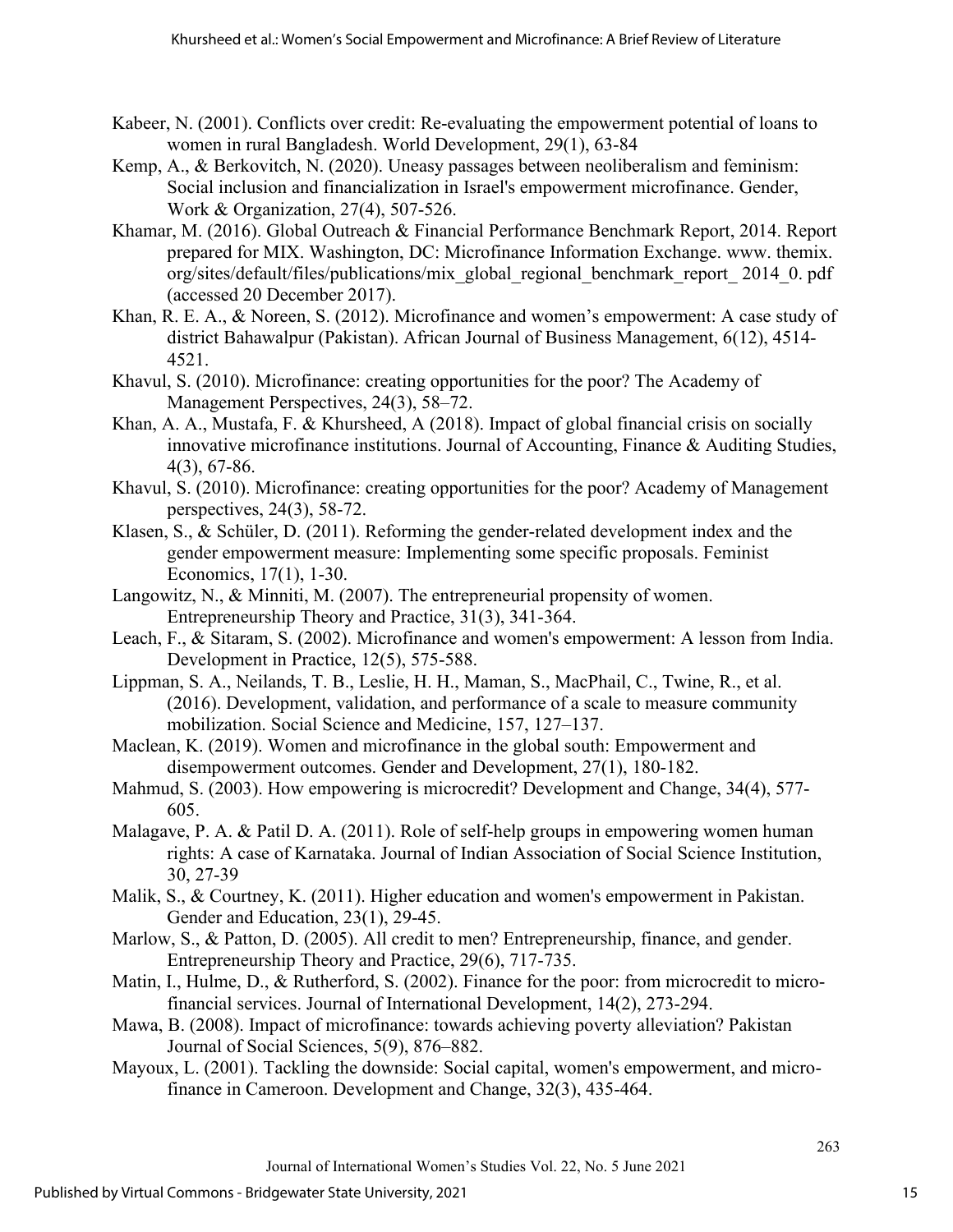- Menzies TV, Diochon M, Gasse Y. (2004). Examining venture Related myths concerning women entrepreneurs. Journal of Developmental Entrepreneurship, 9(2), 89–108.
- Monteza, M. D. P. P., Blanco, J. L. Y., & Valdivieso, M. R. (2015). The educational microcredit as an instrument to enable the training of women. Procedia-Social and Behavioral Sciences, 197, 2478-2483.
- Montgomery, H., & Weiss, J. (2011). Can commercially-oriented microfinance help meet the millennium development goals? Evidence from Pakistan. World Development, 39(1), 87- 109.
- Moodie, M. (2013). Microfinance and the gender of risk: The case of Kiva. org. Signs: Journal of Women in Culture and Society, 38(2), 279-302.
- Morduch, J. (1999). The microfinance promise. Journal of Economic Literature, 37(4), 1569- 1614.
- Morris G, Barnes C. (2005). An assessment of the impact of microfinance: A case study from Uganda. Journal of Microfinance, 7(1), 39–54.
- Mustafa, F., Khursheed, A., & Fatima, M. (2018). Impact of global financial crunch on financially innovative microfinance institutions in South Asia. Financial Innovation, 4(1), 13.
- Niethammer, C., Saeed, T., Mohamed, S. S., & Charafi, Y. (2007). Women entrepreneurs and access to finance in Pakistan. Women's Policy Journal of Harvard, 4, 1-12.
- Özkazanç-Pan, B. (2017). On entrepreneurship and empowerment: Postcolonial feminist interventions. In Critical Perspectives on Entrepreneurship (192-205). Routledge.
- Pratley, P. (2016). Associations between quantitative measures of women's empowerment and access to care and health status for mothers and their children: a systematic review of evidence from the developing world. Social Science & Medicine, 169(1), 119-131.
- Rai, S. M. (1996). Women and the state in the Third World: Some issues for debate. Women and the state: International Perspectives, 5-22.
- Rankin, K. N. (2001). Governing development: neoliberalism, microcredit, and rational economic woman. Economy and Society, 30(1), 18-37.
- Richardson, R. A. (2018). Measuring women's empowerment: A critical review of current practices and recommendations for researchers. Social Indicators Research, 137(2), 1–19
- Rocca, C. H., Rathod, S., Falle, T., Pande, R. P., & Krishnan, S. (2008). Challenging assumptions about women's empowerment: social and economic resources and domestic violence among young married women in urban South India. International Journal of Epidemiology, 38(2), 577-585.
- Roomi, M. A., & Parrott, G. (2008). Barriers to the development and progression of women entrepreneurs in Pakistan. The Journal of Entrepreneurship, 17(1), 59-72.
- Schuler, S. R., Islam, F., & Rottach, E. (2010). Women's empowerment revisited: A case study from Bangladesh. Development in Practice, 20(7), 840-854.
- Sinha, A., Parida, P. C., & Baurah, P. (2012). The impact of NABARD's Self-help group-bank linkage program on poverty and empowerment in India. Contemporary South Asia, 20(4), 487-510.
- Sriram, M. S. (2010). Commercialisation of microfinance in India: a discussion of the emperor's apparel. Economic and Political Weekly, 65-73.
- Taylor, G., & Pereznieto, P. (2014). Review of evaluation approaches and methods used by interventions on women's and girls' economic empowerment. Overseas Development Institute, 1-62.